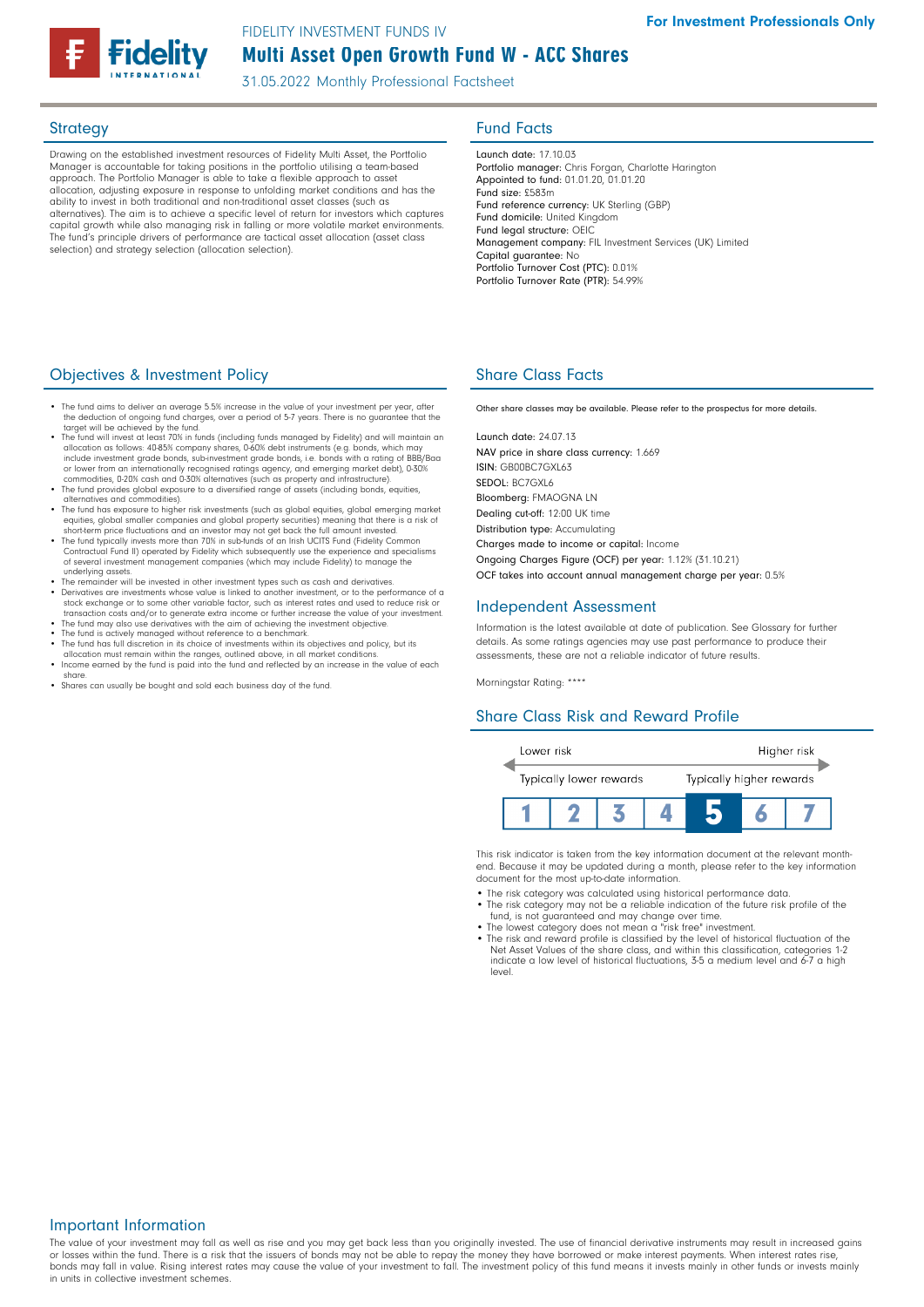FIDELITY INVESTMENT FUNDS IV

Multi Asset Open Growth Fund W - ACC Shares

31.05.2022 Monthly Professional Factsheet

Past performance is not a reliable indicator of future results. The fund's returns can be affected by fluctuations in currency exchange rates.

### Performance Comparator(s)

Comparative index IA Mixed Investment 40-85% shares

The fund has no formal benchmark.

The comparative index (the relevant Investment Association peer group) is shown for comparative purposes only.



Performance is shown for the last five years (or since launch for funds launched within that period).

# Performance for calendar years in GBP (%)



# Performance to 31.05.22 in GBP (%)

|                         |                          |        |                          |        |      |      | Since     |
|-------------------------|--------------------------|--------|--------------------------|--------|------|------|-----------|
|                         | 1m                       | 3m     | <b>YTD</b>               | 1vr    | 3yr  | 5yr  | 24.07.13* |
| Fund cumulative growth  | 0.1                      | 0.5    | $-2.5$                   | 2.3    | 23.0 | 29.5 | 66.9      |
| Index cumulative growth | $-0.9$                   | $-0.3$ | $-6.6$                   | $-0.9$ | 17.6 | 23.4 | 63.4      |
| Fund annualised growth  | $\sim$                   | $\sim$ | $\overline{\phantom{a}}$ | 2.3    |      | 5.3  | 6.0       |
| Index annualised growth | $\overline{\phantom{a}}$ | $\sim$ | $\sim$                   | $-0.9$ | 5.6  | 4.3  | 5.7       |

Source of fund performance and volatility and risk measures is Fidelity. Performance is excluding initial charge. Basis: bid-bid with income reinvested, in GBP, net of fees. \*Performance commencement date.

## Cumulative performance in GBP (rebased to 100) Performance for 12 month periods in GBP (%)



### Volatility & Risk (3 years)

| Annualised Volatility: fund (%) | 10.83 | <b>Annualised Alpha</b>       | 1.84 |
|---------------------------------|-------|-------------------------------|------|
| <b>Relative Volatility</b>      | 0.97  | Beta                          | 0.94 |
| Sharpe Ratio: fund              | 0.63  | Annualised Tracking Error (%) | 2.62 |
| Sharpe Ratio: index             | 0.47  | Information Ratio             | 0.61 |
|                                 |       | R <sup>2</sup>                | 0.95 |

Calculated using month-end data points. Definitions of these terms can be found in the Glossary section of this factsheet.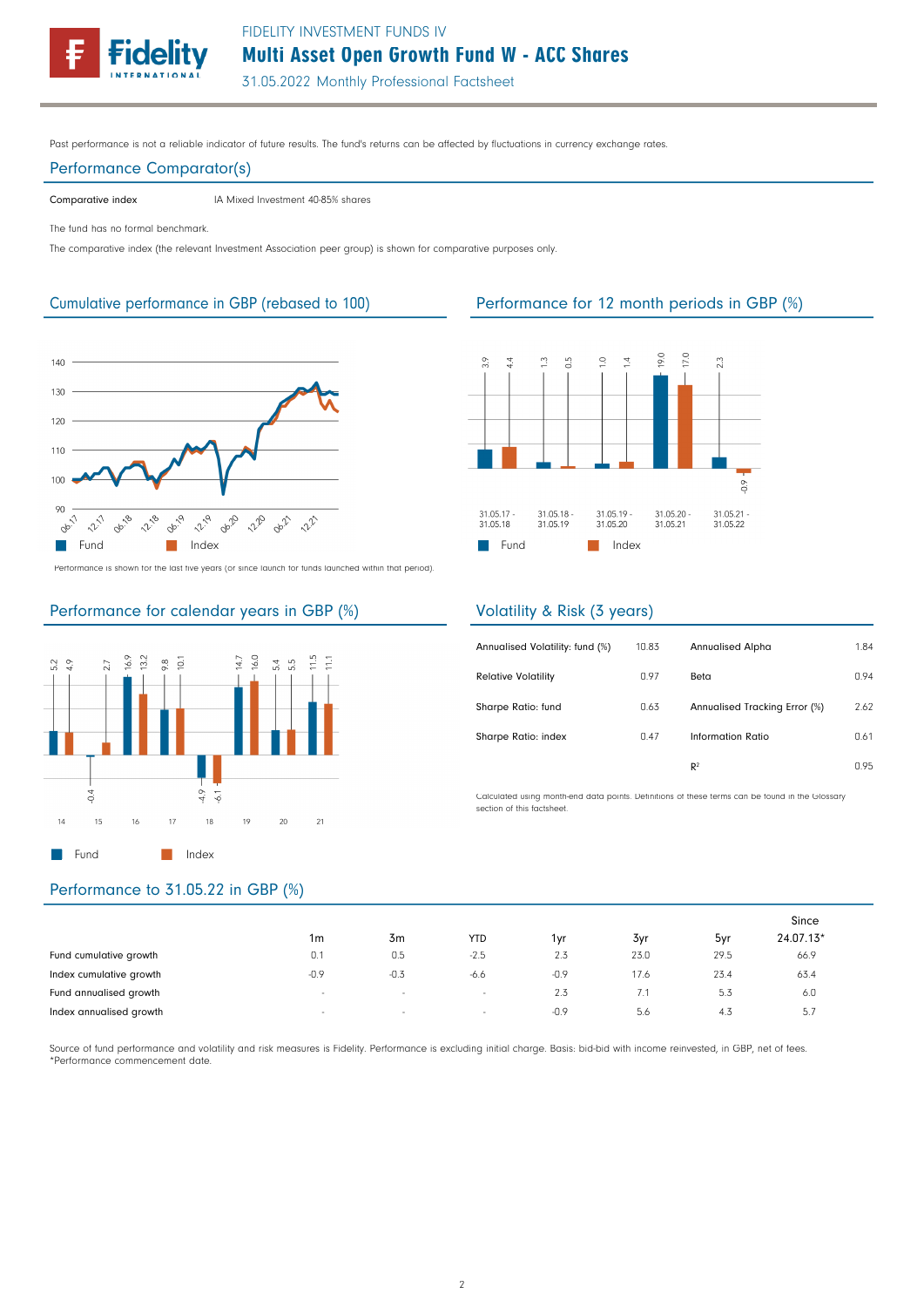

31.05.2022 Monthly Professional Factsheet

### Introduction

This factsheet contains information about the composition of the fund at a particular point in time. It aims to help you understand how the fund manager is positioned to achieve the fund's objectives.

The asset class breakdown displays the totals for funds, as well as other investments (which could include derivatives), in each category. Where derivatives are held, their contribution to the total is included on an exposure basis – ie an amount equivalent to the value that would have been invested in a fund to produce an equivalent holding. Where derivatives are used they may cause fund totals to exceed 100% (although very minor differences could be attributable to rounding).

The Top Allocations table shows the manager's choice of individual funds and other investments (including derivatives and cash held as a strategic investment). Derivatives are shown on an exposure basis.



| Growth Assets             | 632    |
|---------------------------|--------|
| <b>Hedging Assets</b>     | 198    |
| Diversifying Assets       | 14.5   |
| Cash and Other Strategies | 5 N    |
| Uninvested Cash & Other   | 11 L I |
|                           |        |

### Breakdown by Asset Class (% TNA) Breakdown within Asset Class (% TNA)

| Asset Class               | Sub-Asset Class                 | $%$ TNA |
|---------------------------|---------------------------------|---------|
| Growth Assets             |                                 | 63.2    |
|                           | <b>UK Equities</b>              | 21.2    |
|                           | North American Equities         | 17.2    |
|                           | <b>European Equities</b>        | 8.7     |
|                           | Pacific ex Japan Equities       | 5.6     |
|                           | Japan Equities                  | 4.3     |
|                           | <b>Emerging Market Equities</b> | 3.5     |
|                           | Global Equities                 | 2.7     |
| <b>Hedging Assets</b>     |                                 | 19.8    |
|                           | Global Aggregate Bonds          | 8.8     |
|                           | <b>US Government Bonds</b>      | 5.8     |
|                           | Gold                            | 4.4     |
|                           | Volatility                      | 0.8     |
| Diversifying Assets       |                                 | 14.5    |
|                           | Sub IG Bonds                    | 6.7     |
|                           | Absolute Return Government Bond | 4.0     |
|                           | <b>Alternatives</b>             | 2.0     |
|                           | Macro Absolute Return           | 1.8     |
|                           | Subordinated Debt               | 0.0     |
|                           | Multi-Strategy                  | 0.0     |
| Cash and Other Strategies |                                 | 5.0     |
|                           | Cash & Other Assets             | 5.0     |
| Uninvested Cash & Other   |                                 | 0.0     |
| Total                     |                                 | 102.5   |

## Top Allocations (% TNA)

| Allocation<br>Fidelity UK Equity Fund I-ACC-GBP                                          | Sub-Asset Class<br><b>UK Equities</b> | % TNA<br>21.2 |
|------------------------------------------------------------------------------------------|---------------------------------------|---------------|
| Fidelity North America Equity Fund I-ACC-<br><b>USD</b>                                  | North American Equities               | 11.1          |
| Fidelity Europe ex-UK Equity Fund I-ACC-Euro                                             | <b>European Equities</b>              | 10.6          |
| Fidelity Global Aggregate Bond Fund I-ACC- Global Aggregate Bonds<br>GBP                 |                                       | 6.9           |
| US 10YR NOTE FUT (CBT)SEP22 TYU2                                                         | <b>US Government Bonds</b>            | 5.8           |
| Fidelity Asia Pacific ex-Japan Equity Fund I-<br>ACC-USD                                 | Pacific ex Japan Equities             | 5.6           |
| Fidelity Global Emerging Markets Equity<br>Fund I-ACC-USD                                | <b>Emerging Market Equities</b>       | 5.4           |
| Fidelity Global Sub-IG Fixed Income Fund I-<br>ACC-GBP                                   | Sub IG Bonds                          | 5.1           |
| The Sterling Fund Class C Accumulating<br>Shares                                         | Cash & Other Assets                   | 5.0           |
| Brevan Howard Absolute Return Government Absolute Return Government<br>Bond Fund A1M GBP | Bond                                  | 4.0           |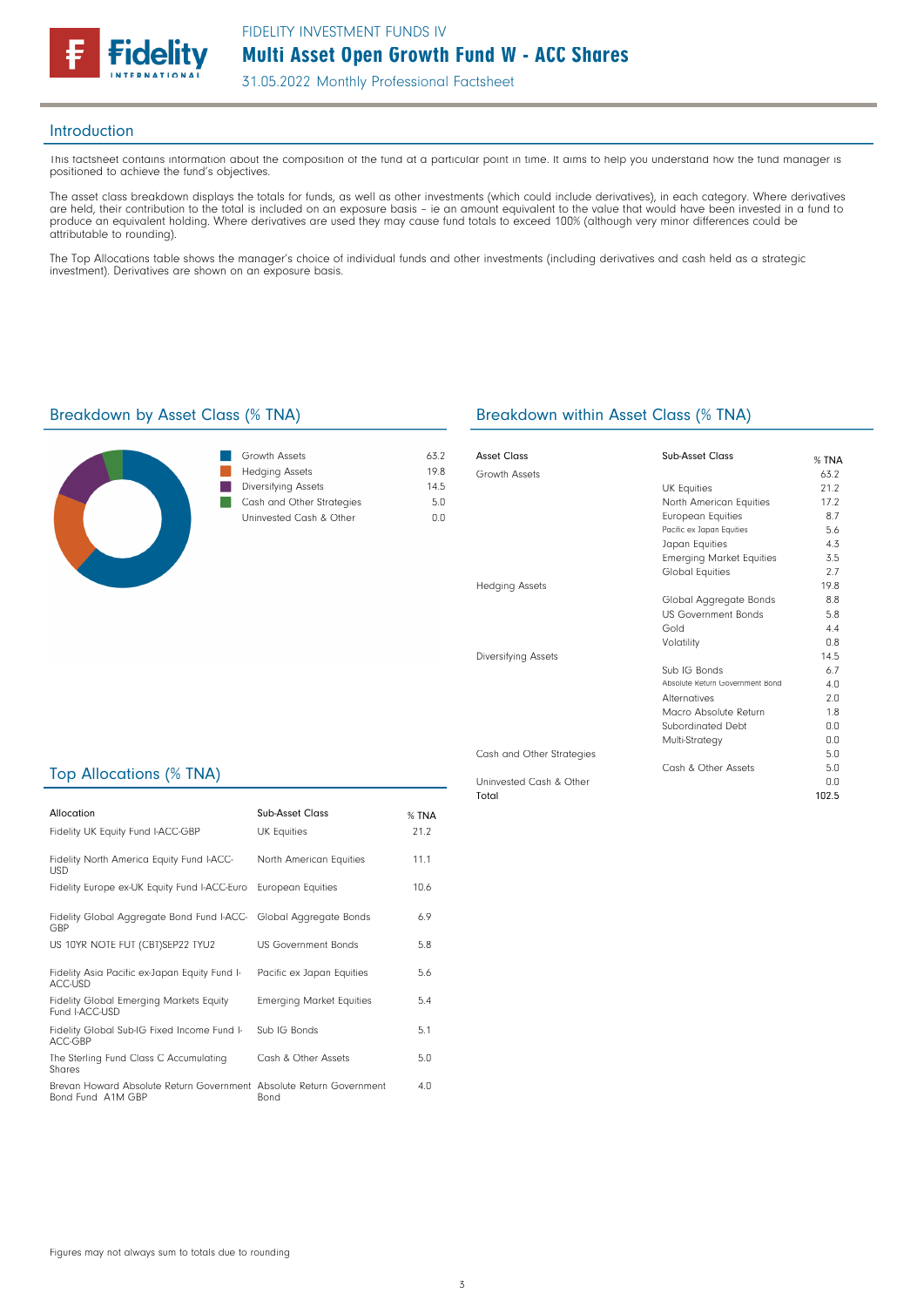

31.05.2022 Monthly Professional Factsheet

## **Attribution**

Performance attribution is produced in the currency shown below. For funds with multiple share classes, the attribution return reflects the aggregate performance across all the share classes. It may therefore deviate from the published return for a particular share class. When using the analysis for hedged share classes, please consider that the attribution is shown before the impact of hedging.

The contributions shown in the table are before the impact of charges. If charges are applied, their effect is captured in the "Other" category in the table and will also be reflected in the fund return.

| Currency of attribution | UK Sterling (GBP) |
|-------------------------|-------------------|
| One month return (%)    | 0.05              |

## Contribution Summary (%)

RANKED BY ABSOLUTE PERFORMANCE CONTRIBUTION

| Sub-Asset Class                 | Performance<br>Contribution |
|---------------------------------|-----------------------------|
| European Equities               | 0.13                        |
| Pacific ex Japan Equities       | 0.08                        |
| <b>UK Equities</b>              | 0.06                        |
| Cash & Other Assets             | 0.06                        |
| Macro Absolute Return           | 0 Q Q                       |
| <b>Emerging Market Equities</b> | 0.05                        |
| <b>US Government Bonds</b>      | 0.03                        |
| Japan Equities                  | 0.03                        |
| Absolute Return Government Bond | 0.01                        |
| Volatility                      | 0.00                        |
| Chinese Government Bonds        | 0.00                        |
| Multi-Strategy                  | 0.00                        |
| Subordinated Debt               | 0.00                        |
| <b>Alternatives</b>             | $-0.02$                     |
| Global Aggregate Bonds          | $-0.02$                     |
| <b>Global Equities</b>          | $-0.03$                     |
| Sub IG Bonds                    | $-0.10$                     |
| North American Equities         | $-0.11$                     |
| Gold                            | $-0.12$                     |
| Uninvested Cash and Other       | $-0.06$                     |
| Total                           | 0.05                        |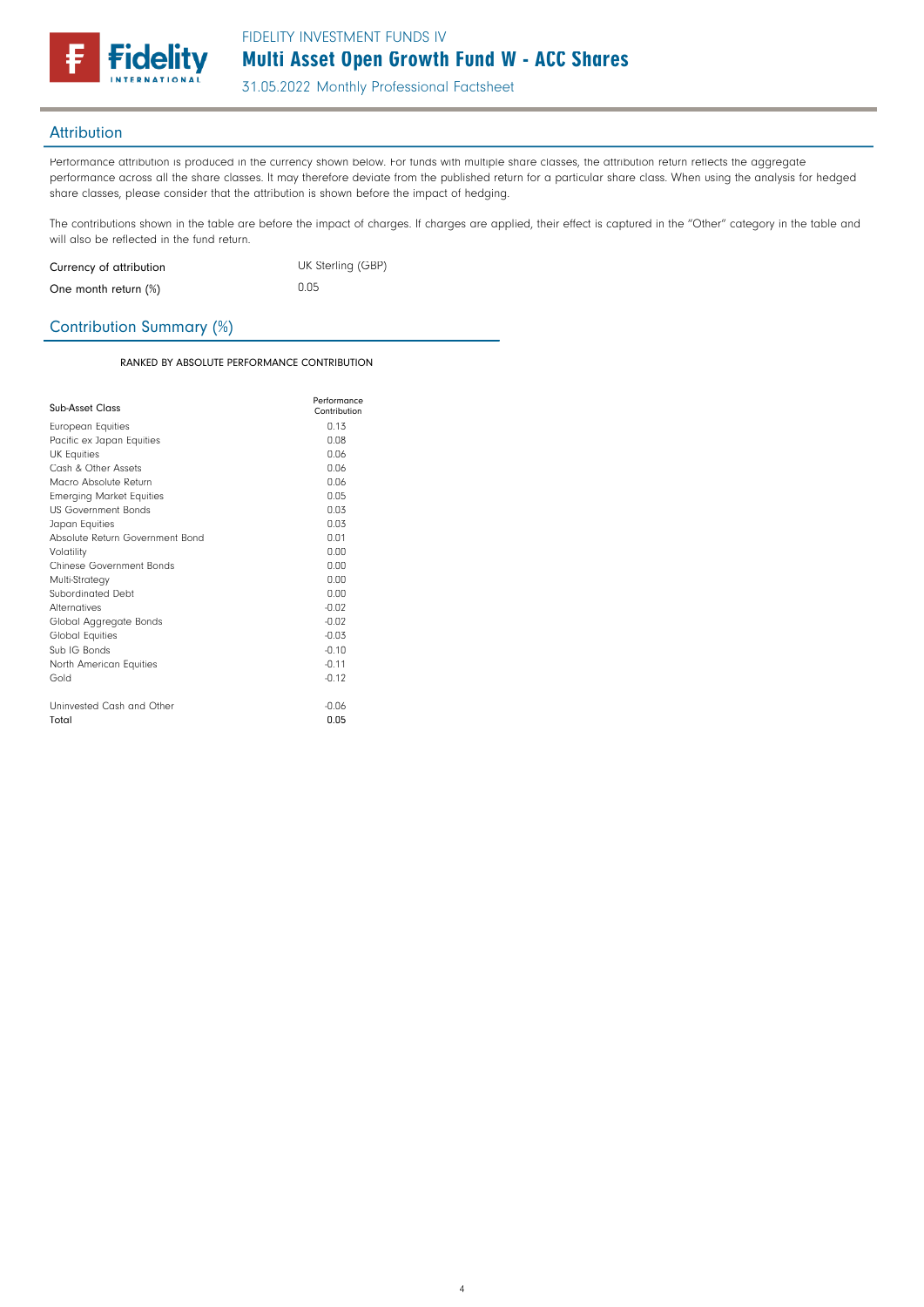# Multi Asset Open Growth Fund W - ACC Shares

31.05.2022 Monthly Professional Factsheet

## Glossary / additional notes

**Fidelity** 

### Volatility & Risk

**Annualised volatility:** a measure of how variable returns for a fund or comparative market index have been around their historical average (also known as "standard deviation"). Two funds may<br>produce the same return over a calculation is the standard deviation of 36 monthly returns presented as an annualised number. Volatility for funds and indices are calculated independently of each other.

**Relative volatility:** a ratio calculated by comparing the annualised volatility of a fund to the annualised volatility of a comparative market index. A value greater than 1 indicates the fund has been<br>more volatile than t measure of 0.8 would mean the fund has been 20% less volatile than the index.

**Sharpe ratio:** a measure of a fund's risk-adjusted performance, taking into account the return on a risk-free investment. The ratio allows an investor to assess whether the fund is generating adequate the fund is generati

**Annualised alpha:** the difference between a fund's expected return (based on its beta) and the fund's actual return. A fund with a positive alpha has delivered more return than would be expected given its beto

**Beta:** a measure of a fund's sensitivity to market movements (as represented by a market index). The beta of the market is 1.00 by definition. A beta of 1.10 shows that the fund could be expected to<br>perform 10% better tha

**Annualised tracking error:** a measure showing how closely a fund follows the index to which it is being compared. It is the standard deviation of the fund's excess returns. The higher the fund's<br>tracking error, the higher

**Information ratio:** a measure of a fund's effectiveness in generating excess return for the level of risk taken. An information ratio of 0.5 shows the fund has delivered an annualised excess return<br>equivalent to half the

R": a measure representing the degree to which a fund's return can be explained by the returns of a comparative market index. A value of 1 signifies the fund and index are perfectly correlated. A<br>measure of 0.5 means only correlation between fund and index).

### **Ongoing charges**<br>The ongoing charge

The ongoing charges figure represents the charges taken from the fund over a year. It is calculated at the fund's financial year end and may vary from year to year. For classes of funds with fixed<br>ongoing charges, this may

The types of charges included in the ongoing charges figure are management fees, administration fees, custodian and depositary fees and transaction charges, shareholder reporting costs,<br>regulatory registration fees, Direct

undertaking. For more information about charges (including details of the fund's financial year end), please consult the charges section in the most recent Prospectus.

### Historic yield

The historic yield for a fund is based on its dividends declared over the preceding 12 months. It is calculated by summing the dividend rates declared in that period, divided by the price as at the<br>date of publication. Dec

### Sector/industry classification

**GICS:** The Global Industry Classification Standard is a taxonomy mainly used across MSCI and S&P indices in which each company is assigned by its principal business activity to one of 11 sectors, 24<br>industry groups, 69 in

**ICB:** The Industry Classification Benchmark is a taxonomy mainly used across FTSE Russell indices in which each company is assigned by its principal business activity to one of 11 industries, 20<br>supersectors, 45 sectors a

**TOPIX:** Tokyo stock Price Index, commonly known as TOPIX, is a stock market index for the Tokyo Stock Exchange (TSE) in Japan, tracking all domestic companies of the exchange's First Section. It is<br>calculated and publishe

**IPD** means the Investment Property Databank who are a provider of performance analysis and benchmarking services for investors in real estate. IPD UK Pooled Property Funds Index - All Balanced<br>Funds is a component of the

### Independent Assessment

**Scope Fund Rating:** The rating measures how well a fund has balanced risk and reward relative to its peers. The rating is based solely on performance for funds with a five year track record. Funds<br>with a shorter history a and  $F =$  poor.

**Morningstar Star Rating for Funds:** The rating measures how well a fund has balanced risk and reward relative to its peers. Star ratings are strictly based on past performance and Morningstar<br>suggests investors use them t

**Primary share class:** is identified by Morningstar when the analysis calls tor only one share class per fund to be in the peer group. It is the share class Morningstar recommends as the best proxy for<br>the portfolio for th

Portfolio Turnover Rate (PTR) and Portfolio Turnover Cost (PTC), where shown: SRDII does not define a methodology for these values; ours is as follows: PTR = (purchases of securities + sales of<br>securities) minus (subscript minus implicit costs.